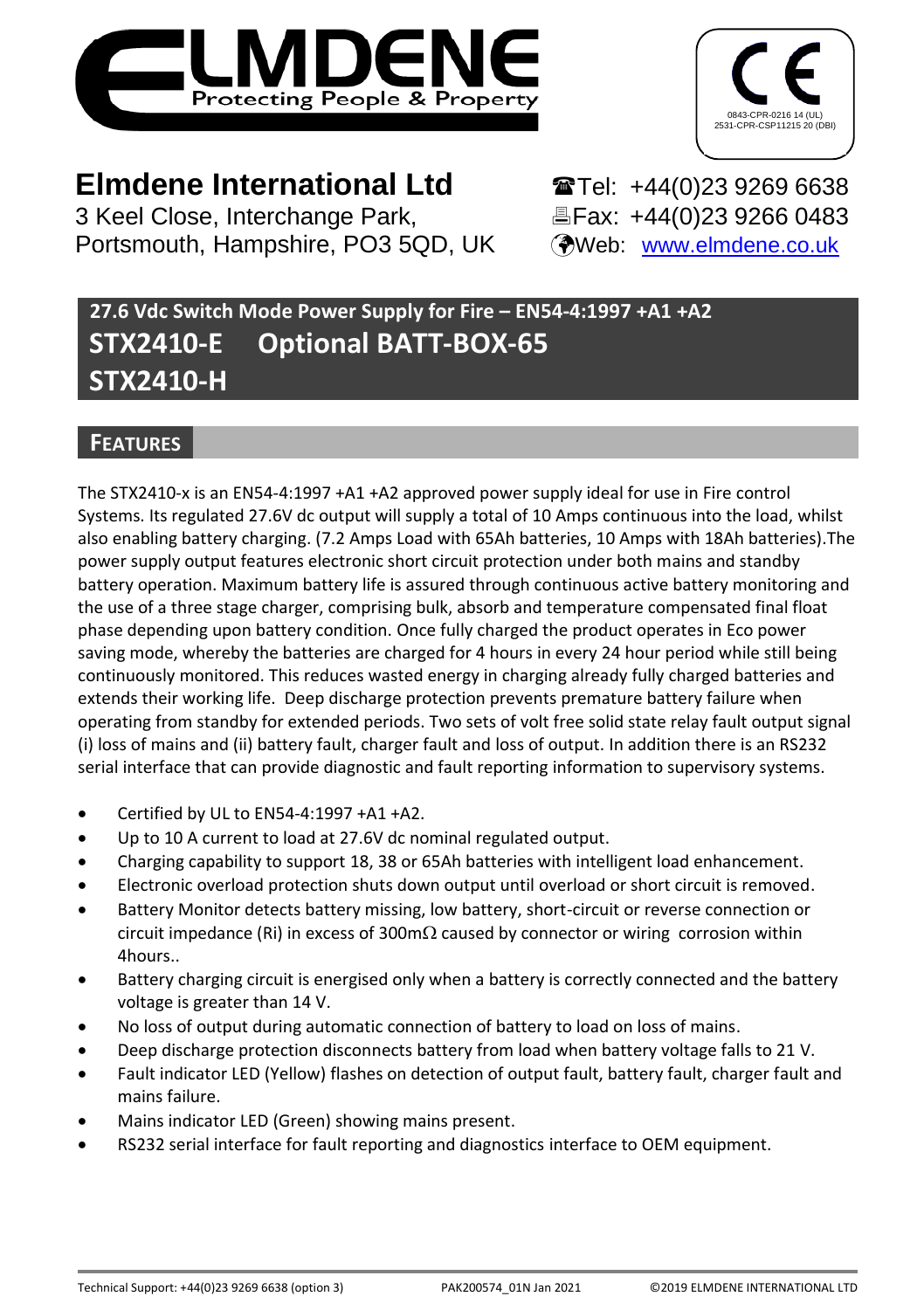

# **SPECIFICATION**

# **Mains Input**

| <b>Rated Voltage</b> | $110 - 240V$ ac                     |
|----------------------|-------------------------------------|
| Frequency            | 50 Hz                               |
| Input current        | < 4.0 Amps at full load             |
| Inrush current       | 30 A Max at 25 °C 110V ac for 10 ms |
| Fuse                 | T4.0 A. 20 mm. 250V ac HRC          |

## **Output**

| Voltage at full load                |                                                                |                                                                     |                |  |
|-------------------------------------|----------------------------------------------------------------|---------------------------------------------------------------------|----------------|--|
| Mains power                         | 26.0 - 28.5 Vdc (range) (27.6 V nominal)                       |                                                                     |                |  |
| Battery standby                     | $18 - 26.0$ Vdc                                                |                                                                     |                |  |
| Ripple                              |                                                                | <100 mV pk - pk max @ Rated Voltage                                 |                |  |
|                                     |                                                                |                                                                     |                |  |
| <b>Fuse</b>                         |                                                                |                                                                     |                |  |
| Load                                |                                                                | F10.0 A                                                             |                |  |
| Battery                             |                                                                | F10.0 A                                                             |                |  |
| Overload                            |                                                                | Electronic shutdown at 15 A until overload or short circuit removed |                |  |
| <b>Battery mode selected</b>        | 17/18 Ah<br>38 Ah<br>65 Ah                                     |                                                                     |                |  |
| <b>Continuous Output Current</b>    |                                                                |                                                                     |                |  |
| No charging (Imax B)                | 10.0 A                                                         | 10.0 A                                                              | 10.0 A         |  |
| With charging $($ Imax A $)$ – 220V | 10.0A                                                          | 8.0 A                                                               | 7.2A           |  |
| With charging (Imax A) $-110V$      | 8.5 A                                                          | 7.5A                                                                | 6.5 A          |  |
| <b>Battery Capacity</b>             | 2 x 17/18Ah 12 V                                               | 2 x 38 Ah 12 V                                                      | 2 x 65 Ah 12 V |  |
| eg                                  |                                                                |                                                                     |                |  |
| PowerSonic model                    | PS12170                                                        | PS12380                                                             | PS12650        |  |
| Yuasa model                         | NP17-12                                                        | NP38-12                                                             | NP65-12        |  |
| Interlogix model                    | <b>BS131N</b>                                                  |                                                                     | <b>BS133N</b>  |  |
| <b>Battery Charging</b>             | Constant current bulk charging to 80% capacity within 24 hours |                                                                     |                |  |
|                                     | Float charging to 100% within 48 hours                         |                                                                     |                |  |
|                                     | Eco charging and check every 2 hours - (for 20 minutes)        |                                                                     |                |  |
| Constant current charge             | 0.7A                                                           | 1.6A                                                                | 2.6A           |  |
| Low battery threshold voltage       | 23 V                                                           |                                                                     |                |  |
| Deep discharge protection           | Threshold voltage - 21 V                                       |                                                                     |                |  |
| Quiescent current - no load         | 30 mA                                                          |                                                                     |                |  |
| Quiescent current - batt cut off    | 0 <sub>m</sub> A                                               |                                                                     |                |  |

## **Mechanical**

| <b>Product Reference</b>                                  | <b>STX2410 E</b>                | STX2410-H       | <b>BATT BOX 65</b> |
|-----------------------------------------------------------|---------------------------------|-----------------|--------------------|
| <b>Enclosure Dimensions</b><br>$w \times h \times d$ (mm) | 400 x 420 x 80                  | 420 x 420 x 180 | 450 x 535 x 245    |
| Weight (kg) excluding battery                             | 12.9<br>9.7<br>6.4              |                 |                    |
| Material                                                  | 1.2mm steel white powder coated |                 |                    |

### **Environmental**

| Temperature - Operating | -10 to +40°C (operating) 75% RH non-condensing |
|-------------------------|------------------------------------------------|
| Temperature - Storage   | $-20$ to $+80^{\circ}$ C (storage)             |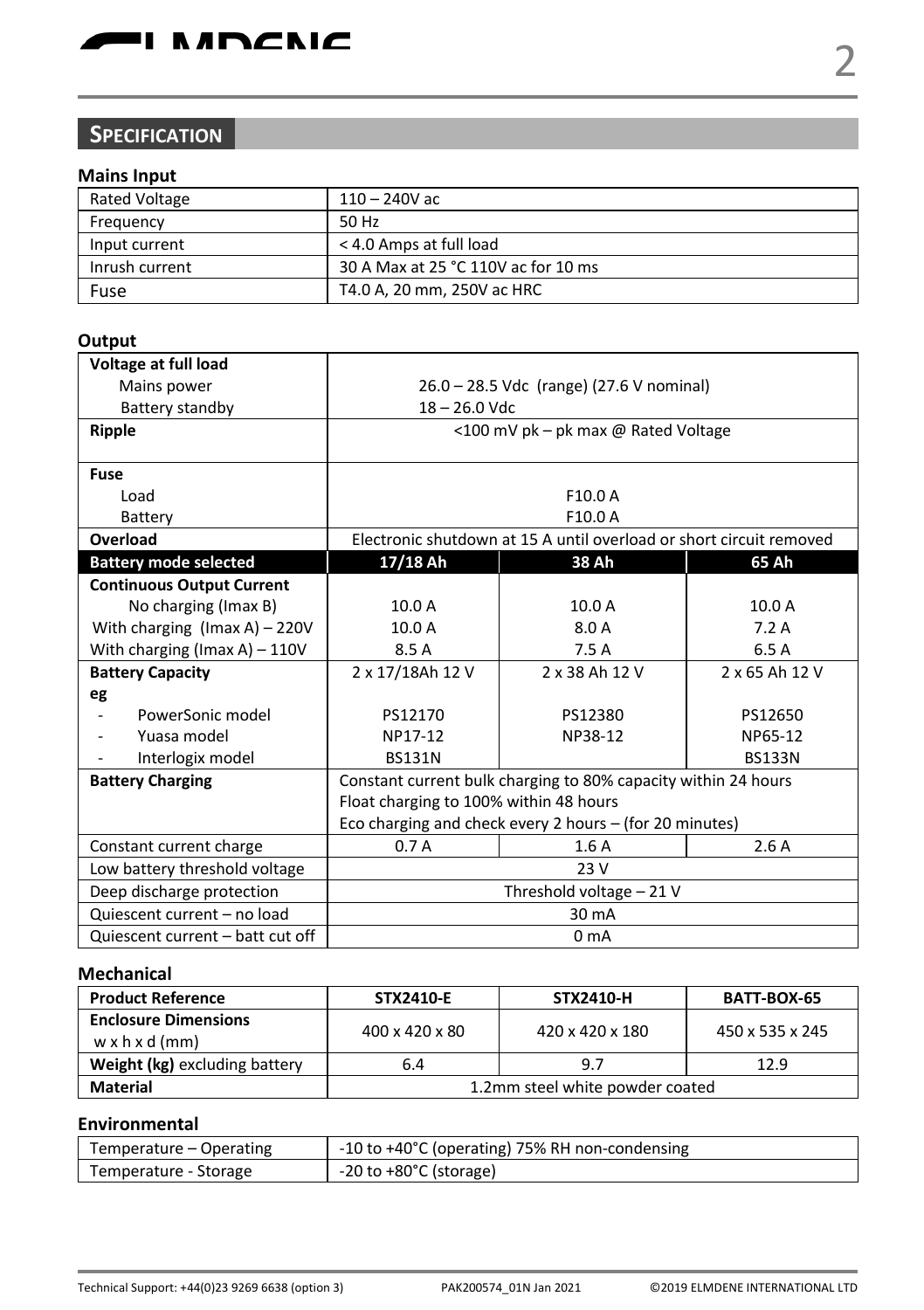# **CONNECTIONS**

| Screw terminals Voltage output to load                               |
|----------------------------------------------------------------------|
| 0.10 A @ 60 V dc 16 $\Omega$ solid state relay contacts, volt free   |
| Open if Mains failed and battery voltage < 23V or fault PSU fault    |
| condition, (see below)                                               |
| 0.10 A $@$ 60 V dc 16 $\Omega$ solid state relay contacts, volt free |
| Open if loss of mains for > 10 seconds                               |
| Thermistor input from supplied battery terminal thermistor.          |
| Connection to back up battery using supplied battery lead            |
| Not used                                                             |
| 4 pin header                                                         |
|                                                                      |

# **SIGNALLING AND DIAGNOSTICS**

# **Fault Outputs**

| <b>EPS Fault</b> | <b>GEN Fault</b> | <b>Condition</b> | <b>Possible Cause</b>                 | <b>Action</b>             |
|------------------|------------------|------------------|---------------------------------------|---------------------------|
| <b>CLOSED</b>    | <b>CLOSED</b>    | Normal           | Mains present                         | None                      |
|                  |                  | operation        | Battery healthy                       |                           |
| OPEN             | <b>CLOSED</b>    | Standby          | Mains lost                            | Investigate loss of mains |
|                  |                  | Mode             | Battery driving load                  |                           |
| <b>CLOSED</b>    | <b>OPEN</b>      | Fault            | Blown fuses                           | Investigate fault source  |
|                  |                  | Present          | using diagnostic LED<br>Battery fault |                           |
|                  |                  |                  | Overload                              | Rectify fault where       |
|                  |                  |                  | Internal fault                        | possible                  |
| OPEN             | <b>OPEN</b>      | <b>PSU</b>       | Mains lost                            | Restore mains as soon     |
|                  |                  | Shutdown         | Standby battery exhausted             | as possible               |

# **LED Indication**

| YELLOW LED         | Fault LED                                        |
|--------------------|--------------------------------------------------|
| <b>GREEN LED</b>   | Mains supply On                                  |
| <b>DIAGNOSTICS</b> | Diagnostic LED (Not visible through front panel) |

# **Fault Diagnostic table – Front panel - User**

| <b>Yellow LED</b><br>Fault        | Green LED<br>Mains | Condition    | <b>Possible Cause</b>                                             | <b>Action</b>                |
|-----------------------------------|--------------------|--------------|-------------------------------------------------------------------|------------------------------|
| OFF                               | <b>ON</b>          | Normal       | Mains present                                                     | None                         |
|                                   |                    | operation    | Battery healthy                                                   |                              |
| <b>FLASH</b><br><b>CONTINUOUS</b> | ON OF OFF          | Fault        | <b>Blown fuses</b><br>Battery fault<br>Overload<br>Internal fault | Contact service<br>engineer  |
| 1 PULSE                           | OFF                | Standby Mode | Mains lost<br>Battery driving load                                | Investigate loss of<br>mains |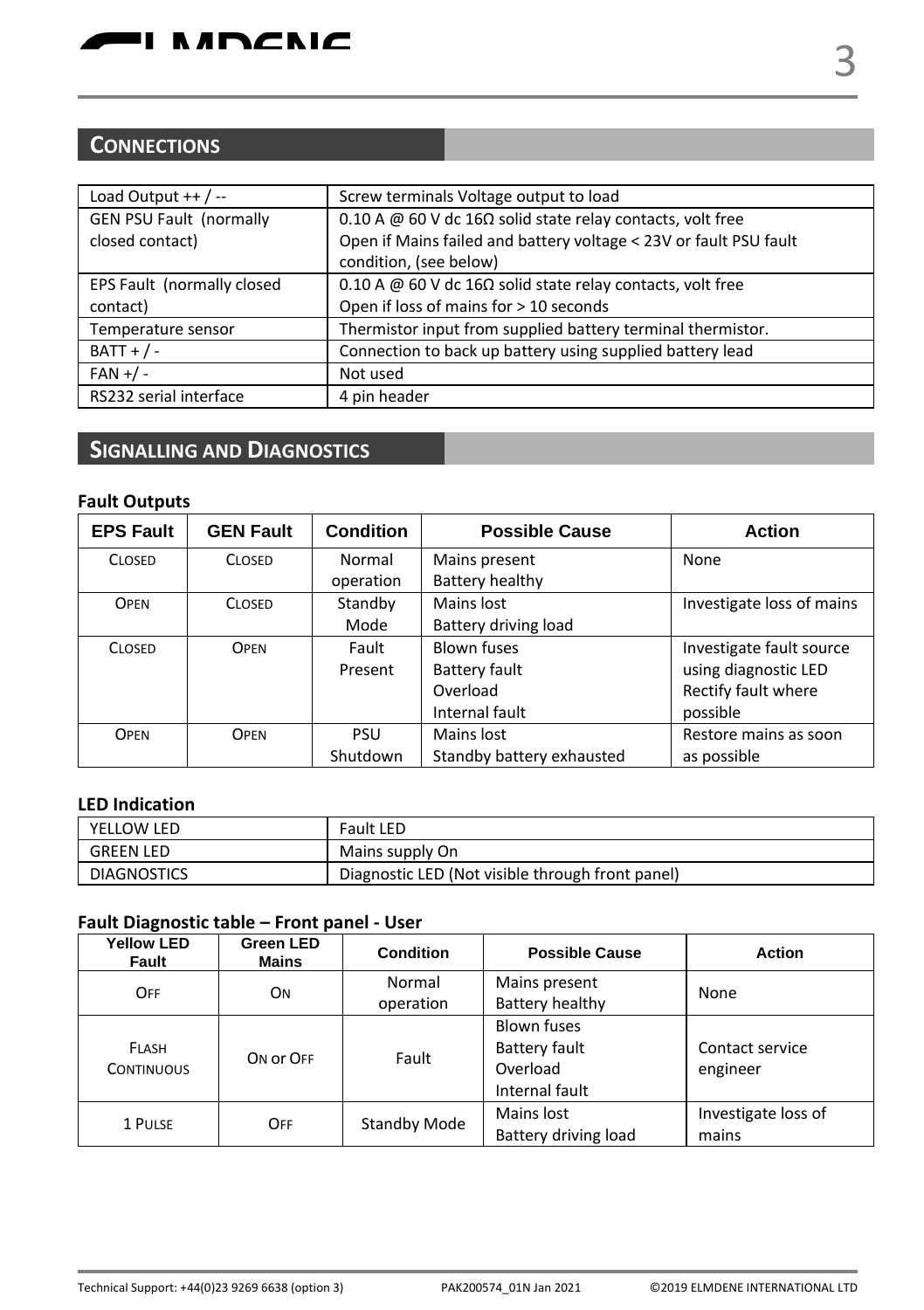## **Fault Diagnostic table – Internal - Engineer**

| <b>Orange LED</b><br><b>Diagnostic</b> | <b>Green LED</b><br><b>Mains</b> | Condition                             | <b>Possible Cause</b>                                                              | <b>Action</b>                                                                                            |
|----------------------------------------|----------------------------------|---------------------------------------|------------------------------------------------------------------------------------|----------------------------------------------------------------------------------------------------------|
| OFF                                    | ON                               | Normal<br>operation                   | Mains present<br>Battery fully charged                                             | None                                                                                                     |
|                                        | OFF                              | Standby<br>Operation                  | Mains Lost. No faults present<br>Battery driving load                              | Investigate loss of mains                                                                                |
| FLASH<br><b>CONTINUOUS</b>             | ON OF OFF                        | No output                             | Output fuse blown<br>Output overload<br>Output short circuit                       | Check and replace<br>output fuse<br>Disconnect output load<br>and test load                              |
| 1 PULSE                                | ON                               | Battery<br>Charging                   | No faults active<br>Battery charging normally<br>but<br>< 90% of full charge       | None                                                                                                     |
| 2 PULSES                               | ON                               | No Battery                            | Battery disconnected<br>Battery fuse blown<br>Battery heavily discharged           | Check battery<br>connections<br>Check battery fuse<br>Check battery condition<br>Replace battery if aged |
|                                        | OFF                              | Low Battery<br>Volts                  | <b>Standby Mode</b><br>Battery almost discharged                                   | Restore mains                                                                                            |
| 3 PULSES                               | ON OF OFF                        | <b>Battery Fault</b>                  | High impedance in battery<br>connection<br>Battery internal fault                  | Check battery<br>connections for<br>corrosion. Replace<br>battery if aged                                |
| <b>4 PULSES</b>                        | ON OF OFF                        | <b>Charger Fault</b>                  | Internal failure of battery<br>charger                                             | Return to manufacturer                                                                                   |
| 5 PULSES                               | ON OF OFF                        | Battery<br>Temperature<br>Probe Fault | Battery temperature monitor<br>disconnected or damaged<br>PSU running in Safe Mode | Check temperature<br>sensor connections and<br>condition of sensor.<br>Replace if suspect                |
| ON<br><b>CONTINUOUS</b>                | ON OF OFF                        | <b>Internal Fault</b>                 | Software fault detected<br>PSU running in Safe Mode                                | Return to manufacturer                                                                                   |

# **INSTALLATION**

This unit is only suitable for installation as permanently connected equipment. The PSU is NOT SUITABLE for external installation. This product (PSE) is designed for the use in automatic fire detection and fire alarm systems. If it is used as power supply equipment for control and indicating equipment, the PSE shall be installed no further than 10cm from the CIE, and close coupled by conduit.

This unit must be fed from a mains power source having a separate (approved) disconnect device and fitted with a fuse or other over-current protection device rated at 5 A maximum. Ensure that the disconnect device used has appropriate earth fault protection to the applicable standard.

Where the PSU is used to provide power to a fire alarm circuit, the mains isolation and disconnect device should be provided solely for this purpose and be suitably marked "FIRE ALARM – DO NOT TURN OFF". All cabling should meet national and local fire system installation regulations, e.g. FP200 type cable for high integrity installations.

Where the PSU is used for other applications, it should be installed according to all relevant safety regulations applicable to that application.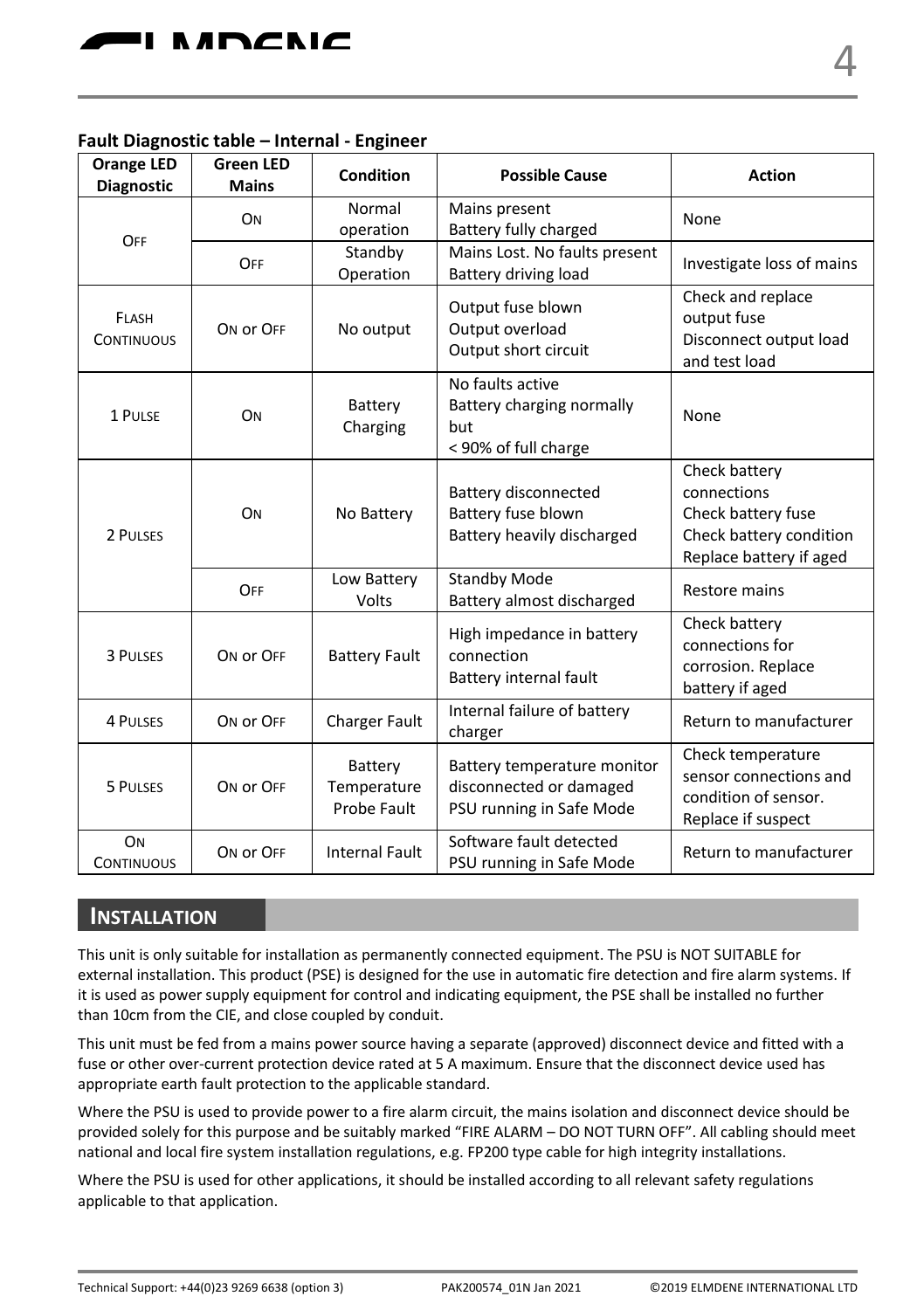

Where the PSU Fault and EPS Fault outputs are used, they should only be connected to circuits having voltages less than 60 Vdc.

# **Cable Sizing**

- Mains input cable must be to the applicable standard with a 5 A or greater current capacity, i.e. 0.75 mm<sup>2</sup> nominal conductor area, having a minimum operating voltage of 300/500 Vac.
- 2) The low voltage output cable must be sized to carry the rated load current to the devices connected to the PSU.
- 3) Mains input and low voltage output cables should be routed to use different entry / exit holes in the case. Bushes should be used to protect cable sheaths from chafing. Ensure that these bushes are correctly sized (i.e. close fitting with respect to cable sizing). Note that the bushes should meet a minimum flammability specification of UL94 HB.
- 4) All cabling should be securely fastened in position using a cable tie through the saddles provided.

#### **Mounting – E box – 17 or 18 Ah**

- 5) The E box is designed to support two 17 or 18 Ah batteries and as such weighs a total of 19.5 Kg when loaded. Ensure that wall fixings are appropriate to support this weight.
- 6) The product should be mounted no further than 10 cm from the control and indicating equipment, close coupled by conduit if it is being used to power the CIE directly.
- 7) Fix to wall or other support structure in correct orientation i.e. with hinge on left hand side, using screws of sufficient size and length through the mounting holes.
- 8) Protect the battery terminals from any metal surfaces during installation as shorting of the terminals is extremely hazardous.
- 9) Knock-outs are provided in the case for mating with external trunking or conduit.
- 10) Ensure that all unused holes (on the rear of the case) are sealed to prevent the ingress of damp and dust.





#### **Figure 1 – E Box and Battery mounting**

#### **Mounting – BATT- BOX – 65 Ah**

- 11) The Battery box is used for 65 Ah batteries is designed to be floor mounted. DO NOT suspend from a wall.
- 12) It is important that the battery box and the PSU are co-located as shown, and connected using the provided extended 3 metre cable.
- 13) A fixing bracket is provided to secure the Battery Box to the wall to prevent it moving away from the wall.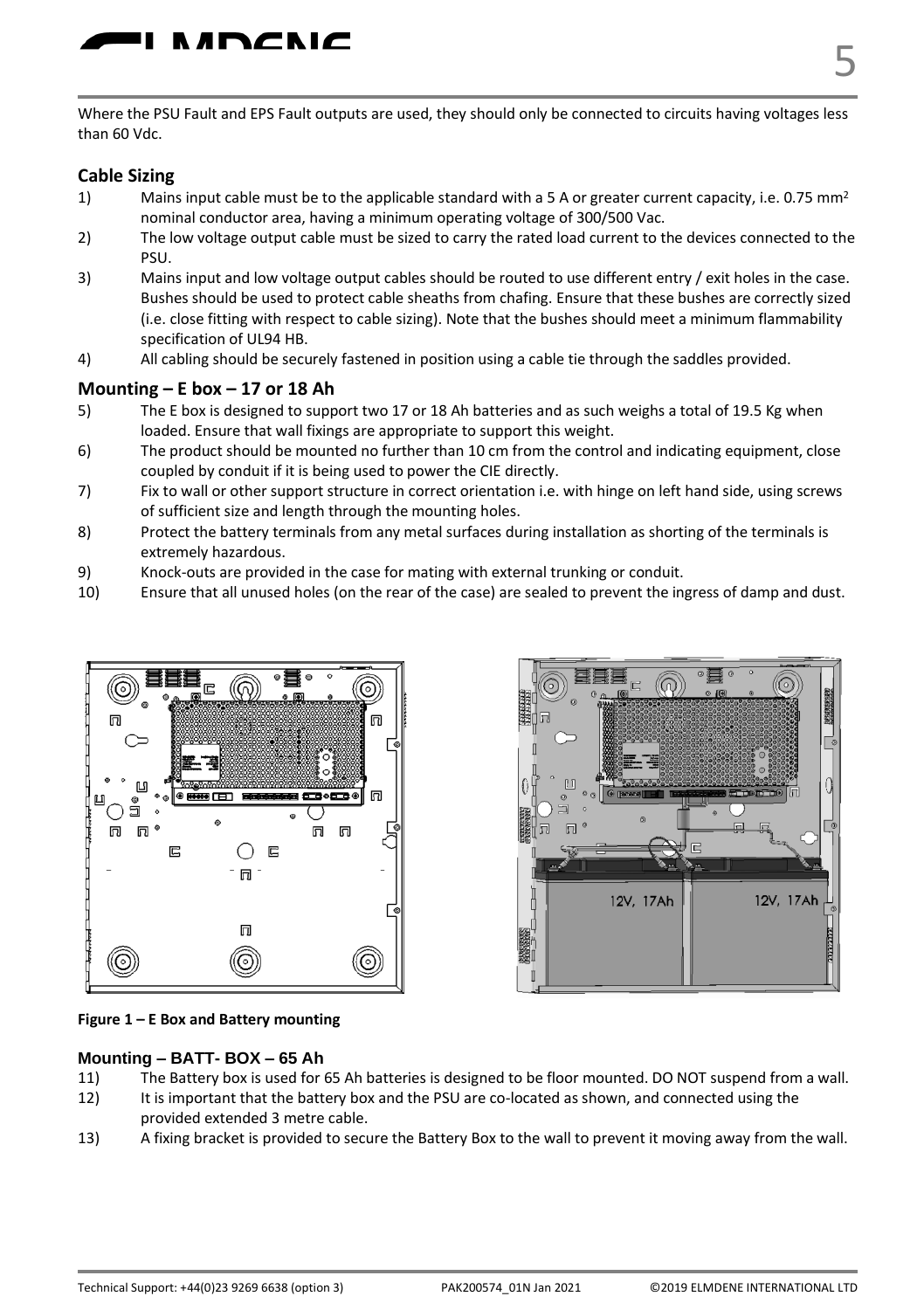

**Figure 2 – E Box and Battery box mounting**

### **Mounting – H Box – 38 Ah**

- 14) The H box is designed to handle and support two 38 Ah batteries and as such weighs a total of approximately 40 Kg when loaded. Ensure that wall fixings are appropriate and designed to support this weight.
- 15) The product should be mounted no further than 10 cm from the control and indicating equipment, close coupled by conduit if it is being used to power the CIE directly.
- 16) Fix to wall or other structure in correct orientation i.e. with hinge on left hand side, using screws of sufficient size and length through the mounting holes.
- 17) Protect the battery terminals from any metal surfaces during installation as shorting of the terminals is extremely hazardous.
- 18) Knock-outs are provided in the case for mating with external trunking or conduit.
- 19) Ensure that all unused holes (on the rear of the case) are sealed to prevent the ingress of damp and dust.





**Figure 3 – H Box and Battery box mounting**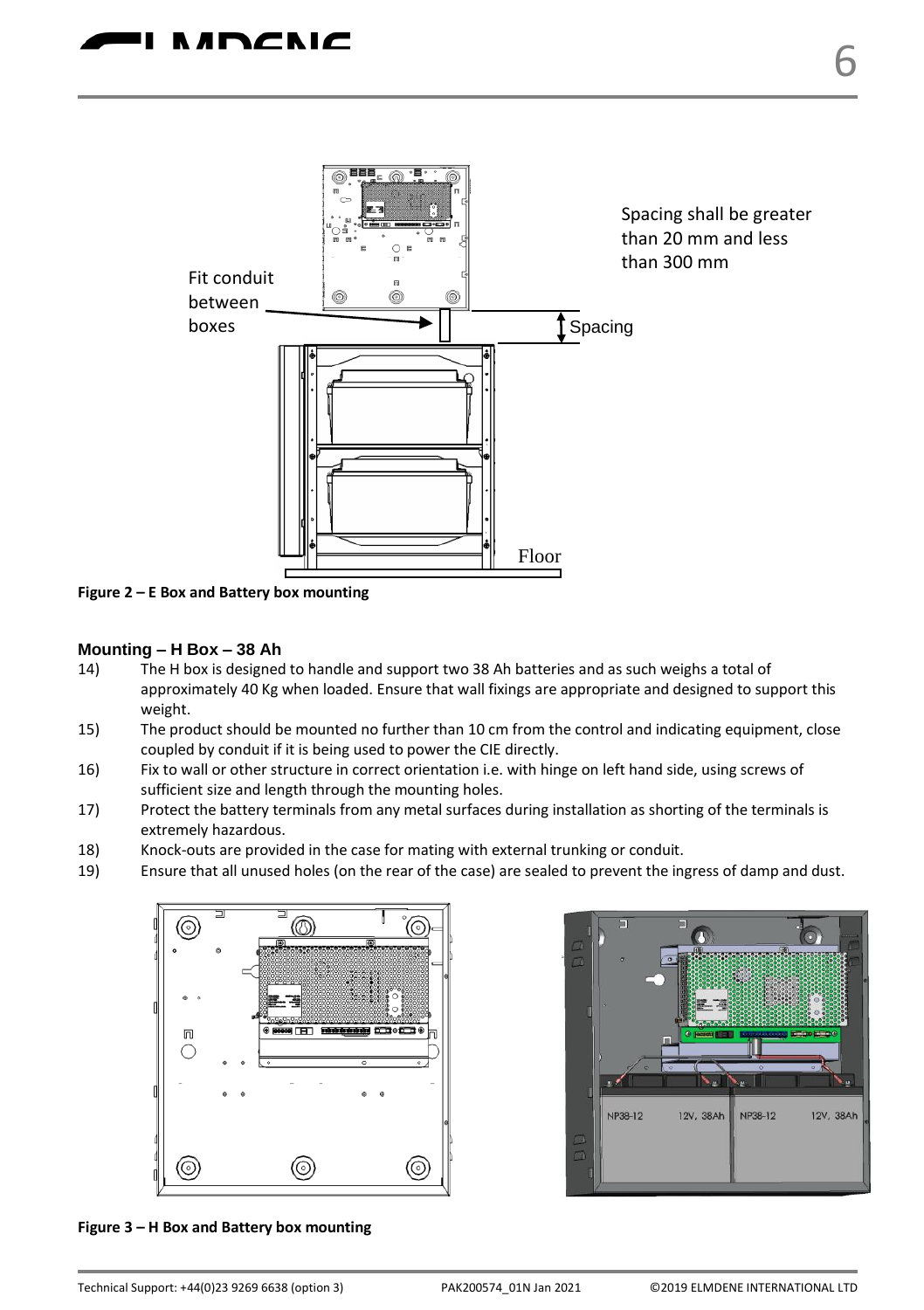# **COMMISSIONING**

#### **Mains Power Up**

- 1) With no external connections made to the PSU, connect the mains input wires to the terminal block, *ensuring that the mains isolator (disconnect device) is open*. Fasten wiring in place with cable tie to saddle. *Note: Equipment must be earthed.*
- 2) Apply mains input. Ensure that the green Mains LED illuminates and that the yellow Fault LED flashes after approximately 20s (indicating a disconnected battery).
- 3) Disconnect the mains power.

#### **Load Output and Remote Signalling**

4) Connect the EPS and PSU Fault outputs to the appropriate inputs of control equipment if remote fault monitoring is required.



#### **Figure 4 – Power, Load and Battery connections**

- 5) Connect the load (output) wiring as shown in Figure 4. Cable tie to saddle provided (adjacent to exit hole).
- 6) Re-apply mains. Verify that the green Mains LED illuminates and the yellow Fault LED flashes after approximately 20 s (disconnected battery).
- 7) If connected, verify that the EPS Fault monitor shows a *closed* contact and the PSU Fault monitor shows an *open* contact.
- 8) Perform a full functional test of system including full alarm condition.
- 9) Disconnect the mains supply.



**Figure 5 – Terminal labels**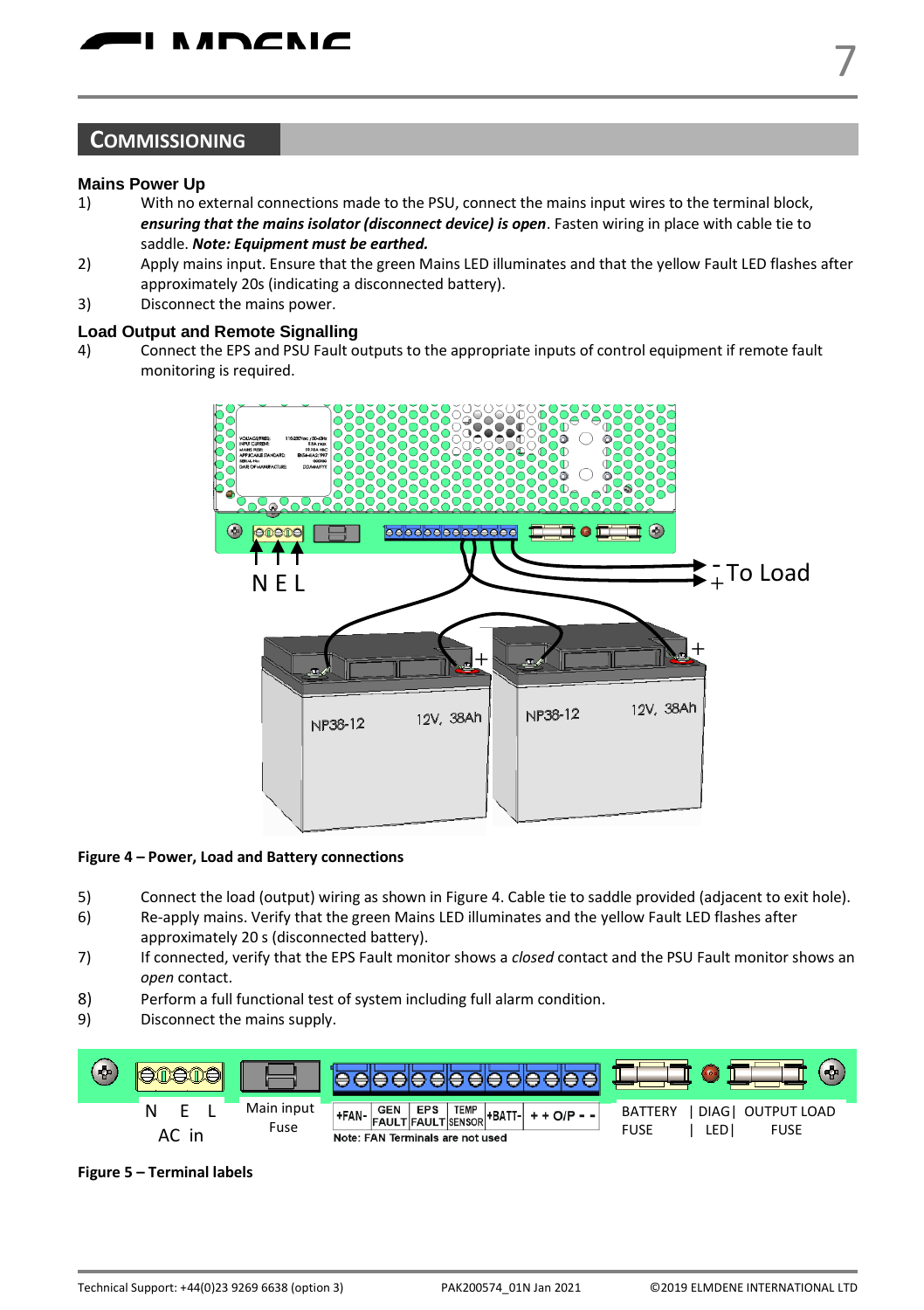#### **Standby Battery**

10) Select the Battery type by placing the link (above the Battery fuse) in the appropriate location to select (17/18 Ah, 38 Ah or 65 Ah) batteries. This changes the maximum bulk charge current, and therefore enables higher load current to be used when smaller batteries are required. Put the link on the left hand two pins for 17/18 Ah, the middle pins for 38 Ah and the right hand two pins for 65 Ah batteries.



**Figure 6 – Standby battery size selection links**

- 11) Mount the appropriate batteries as shown above. Where a dual box solution is used all cabling between the two boxes should be routed to use separate case entry/exit holes from other cabling and use suitable bushes to protect the cables.
- 12) Connect the two 12 V standby batteries in series using the single cable provided. Connect the *negative* of one battery to the *positive* of the other. *DO NOT CONNECT* the other two battery terminals to each other.
- 13) Connect the free Positive and Negative terminals of the batteries to the PCB terminals Batt+ and Batt - using the cables provided. See Figures 4 & 5.
- 14) Connect the battery temperature sensor (two white wires) to the PCB terminals TEMP SENSOR. See Figure 5.
- 15) If the batteries are housed remotely, replace the battery lead assembly (including battery temperature sensor) with an extended length assembly, provided with the Battery box (Ensure the temperature sensor and battery connections are made according to figure 5.
- 16) Re-apply the mains power and verify that the yellow Fault LED stops flashing after about 20 s (battery connection detected). Verify that the remote GEN PSU Fault monitor shows a *closed* contact.
- 17) Disconnect the mains power. Verify that the green Mains LED extinguishes and the yellow Fault LED starts to pulse (indicating that the PSU is running from its standby batteries).
- 18) If connected, verify that the EPS Fault monitor shows an *open* contact and the PSU Fault monitor shows a *closed* contact.
- 19) Perform a full functional test of system including full alarm condition. Verify that the standby batteries can support the system load. Note: ensure batteries have sufficient charge.
- **Final**
- 20) Reconnect the mains. Verify that the green Mains LED illuminates and the yellow Fault LED extinguishes.
- 21) If connected, verify that the EPS Fault monitor shows a *closed* contact and the GEN PSU Fault monitor shows a *closed* contact.
- 22) Close cover and secure using fastening screws provided.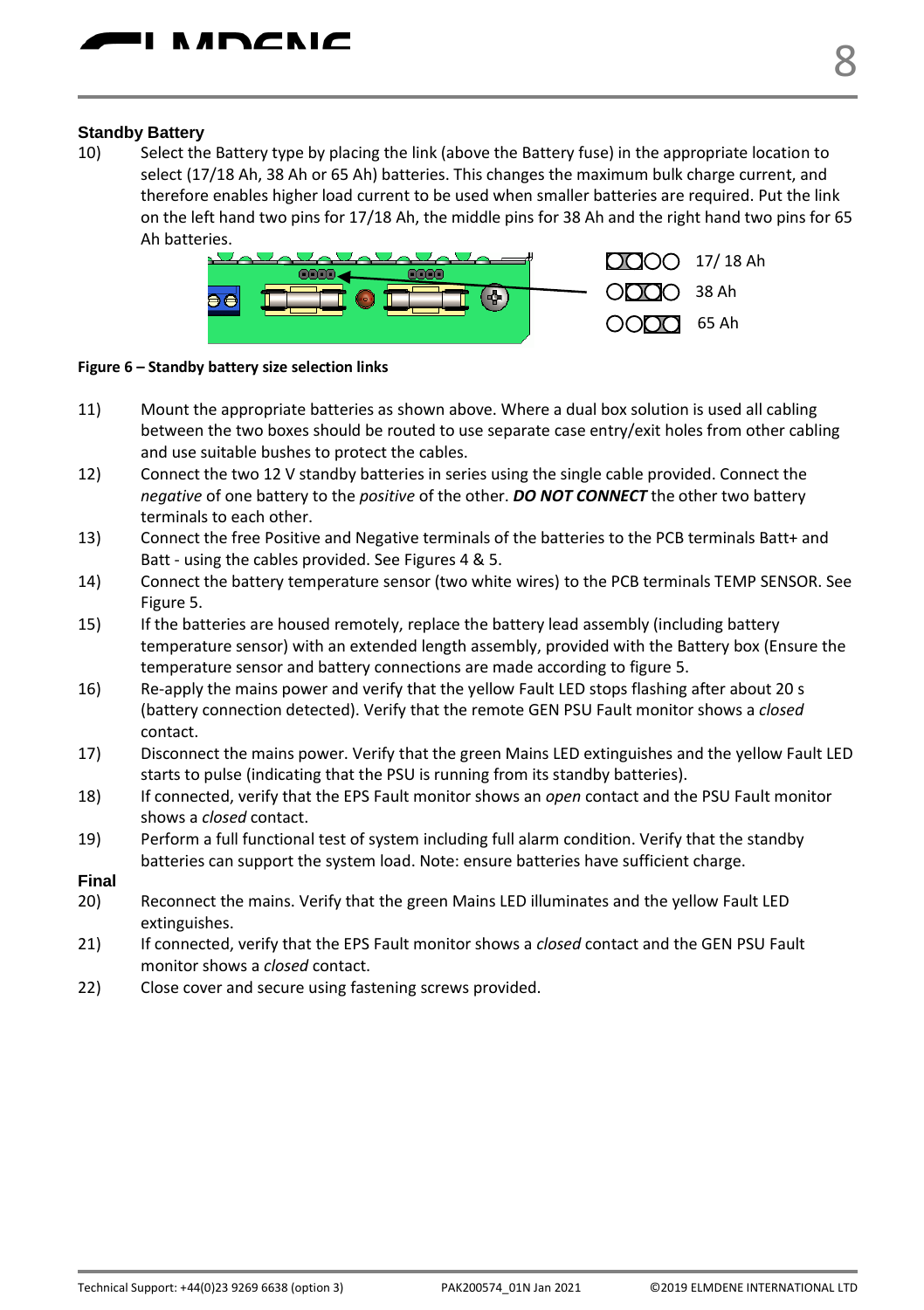In the event of loss of mains, a battery fault or a GEN fault, the corresponding Fault signal contacts will open.

If the output of the PSU fails, the cause of the failure should be investigated e.g. short circuit load, connection of a deeply discharged battery. The fault should be rectified before restoring power to the PSU. If any of the fuses require replacing, ensure the correct fuse rating and type is used.

# **MAINTENANCE**

### **Maintenance**

This unit is intended for use by Service Personnel only. There are NO USER SERVICEABLE parts inside.

There is no regular maintenance required of the PSU other than periodic testing, and replacement of the standby battery. *Reference should be made to the battery manufacturer's documentation to determine typical/expected battery life with a view to periodic replacement of the battery.* 

# **DIAGNOSTICS**

## **Local Diagnostics**

Green LED **On = Mains Present** Yellow LED **Fault Diagnostics according to table:** 

| <b>Yellow LFD</b><br>(fault)            | <b>Green LED</b><br>(mains) | <b>Status</b>                                                                         |  |
|-----------------------------------------|-----------------------------|---------------------------------------------------------------------------------------|--|
| OFF                                     | ON                          | <b>Normal:</b> Battery fully charged                                                  |  |
| One short flash<br>every second         | ON                          | <b>Normal:</b> Battery charging but not fully charged                                 |  |
| Flashing:<br>1second On<br>1 second Off | ON                          | Fault: Output fuse or battery fuse blown, or<br>battery missing                       |  |
|                                         | <b>OFF</b>                  | <b>Fault:</b> No mains, output fuse blown                                             |  |
| One short flash<br>every 3 seconds      | OFF                         | Fault: No mains, battery supplying load.                                              |  |
| OFF                                     | <b>OFF</b>                  | <b>Fault:</b> No mains, No output, Batteries<br>disconnected or completely discharged |  |